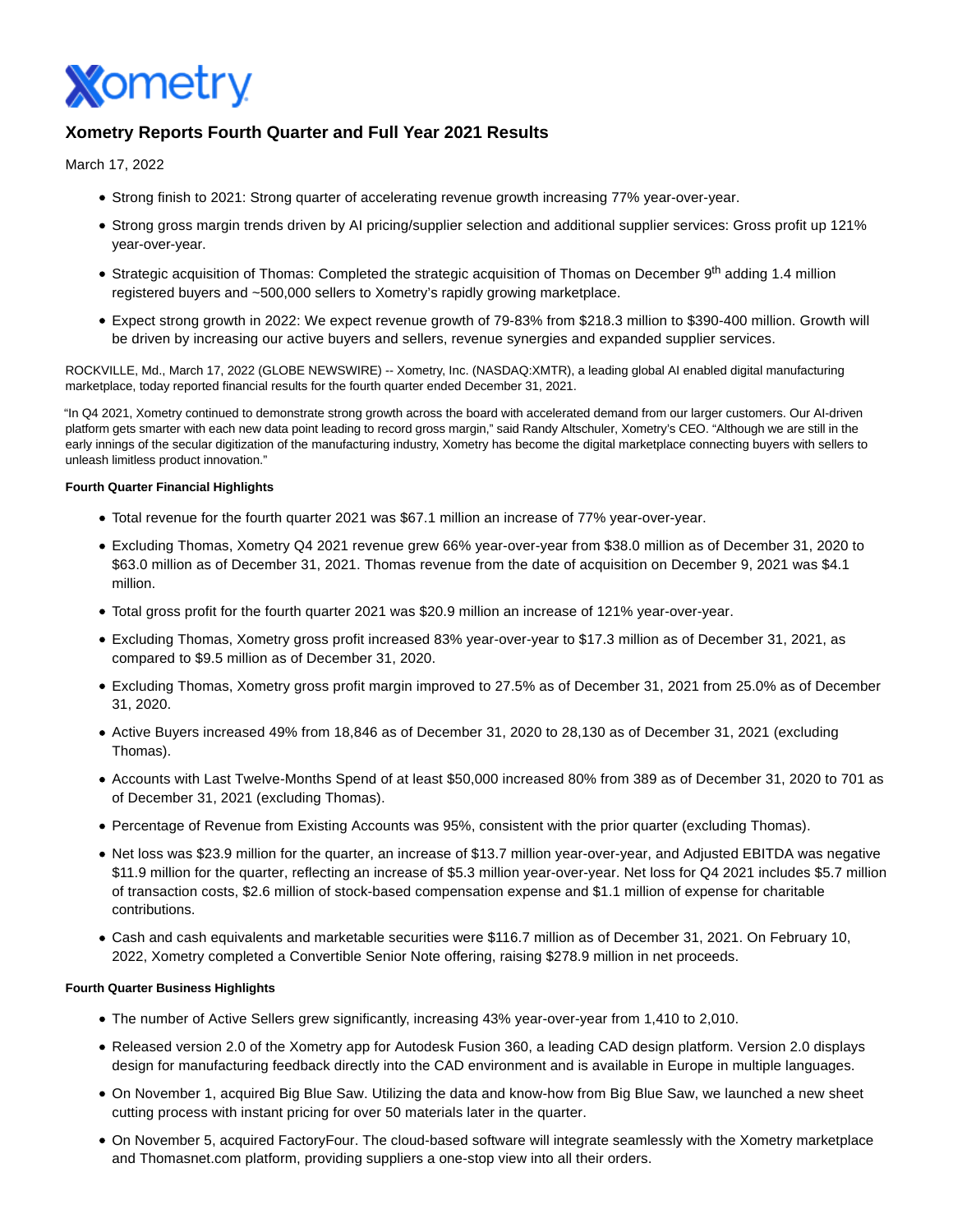On December 9, acquired Thomas, a leader in product sourcing, supplier selection and digital marketing solutions. The acquisition of Thomas is expected to rapidly expand Xometry's buyer and seller bases, significantly enhancing Xometry's global digital marketplace for manufacturers. Xometry also expects to leverage Thomas' marketing and data services to deliver an unmatched suite of end-to-end services for sellers with additional fintech and digital marketing products.

# **Full Year Financial Highlights**

- Total revenue for the full year 2021 was \$218.3 million an increase of 54% year-over-year.
- Excluding Thomas, Xometry revenue for the full year 2021 grew 52% year-over-year from \$141.4 million as of December 31, 2020 to \$214.2 million as of December 31, 2021.
- Total gross profit for the full year 2021 was \$57.1 million, an increase of 72% year-over-year. Gross profit margin improved to 26.2% for year ended December 31, 2021 from 23.5% for the year ended December 31, 2020.
- Excluding Thomas, Xometry's gross profit margin improved to 25.0% for the year ended December 31, 2021 from 23.5% for the year ended December 31, 2020.
- Net loss was \$61.4 million for the full year 2021, an increase of \$30.3 million year-over-year, and Adjusted EBITDA was negative \$39.8 million for the full year 2021, reflecting an increase of \$16.3 million year-over-year. Net loss for the full year 2021 includes \$7.4 million of stock-based compensation expense, \$5.7 million of transaction costs and \$2.2 million of expense for charitable contributions.

# **Full Year Business Highlights**

- Xometry expanded our portfolio of fintech products for sellers including Instant Pay. These products help sellers improve their cash flow and more deeply engage with the marketplace.
- Completed punchout integrations with SAP Ariba and Coupa enabling customers to order from Xometry directly from their ERP systems.
- Successfully completed our Initial Public Offering (IPO) on June 30, 2021 raising \$325 million.
- Rapidly expanded in Europe including localized offerings in new countries.
- Revamped our supplies offering with a new ecommerce storefront.
- Xometry's Donor Advised Fund (DAF) embraced the Pledge 1% movement, committing to donate the pledged amount of our equity over time to support charitable organizations.

|                                           | For the Three Months Ended<br>December 31, |   |          |          | For the Year Ended<br>December 31, |      |           |          |
|-------------------------------------------|--------------------------------------------|---|----------|----------|------------------------------------|------|-----------|----------|
|                                           | 2021                                       |   | 2020     | % Change | 2021                               | 2020 |           | % Change |
|                                           | (unaudited)                                |   |          |          | (unaudited)                        |      |           |          |
| Revenue                                   | \$<br>67,098                               | S | 37.980   | 77%      | 218.336                            | S    | 141.406   | 54%      |
| Gross profit                              | 20,937                                     |   | 9.479    | 121%     | 57.141                             |      | 33.286    | 72%      |
| Net loss                                  | (23,907)                                   |   | (10,178) | 135%     | (61, 381)                          |      | (31,085)  | 97%      |
| EPS-basic and diluted                     | (0.53)                                     |   | (1.34)   | $(60)$ % | (2.33)                             |      | (5.32)    | $(56)$ % |
| Adjusted EBITDA (Non-GAAP) <sup>(1)</sup> | (11,854)                                   |   | (6,590)  | 80%      | (39.757)                           |      | (23, 498) | 69%      |

**Financial Summary (In thousands, except per share amounts)**

(1) These non-GAAP financial measures, and reasons why we believe these non-GAAP financial measures are useful, are described below and reconciled to their most directly comparable GAAP measures in the accompanying tables.

# **Key Operating Metrics(2):**

|                                                             |        | As of December 31, |             |  |  |  |
|-------------------------------------------------------------|--------|--------------------|-------------|--|--|--|
|                                                             | 2021   | 2020               | %<br>Change |  |  |  |
| Active Buyers <sup>(3)</sup>                                | 28,130 | 18.846             | 49%         |  |  |  |
| Percentage of Revenue from Existing Accounts <sup>(3)</sup> | 95%    | 95%                | $-$ %       |  |  |  |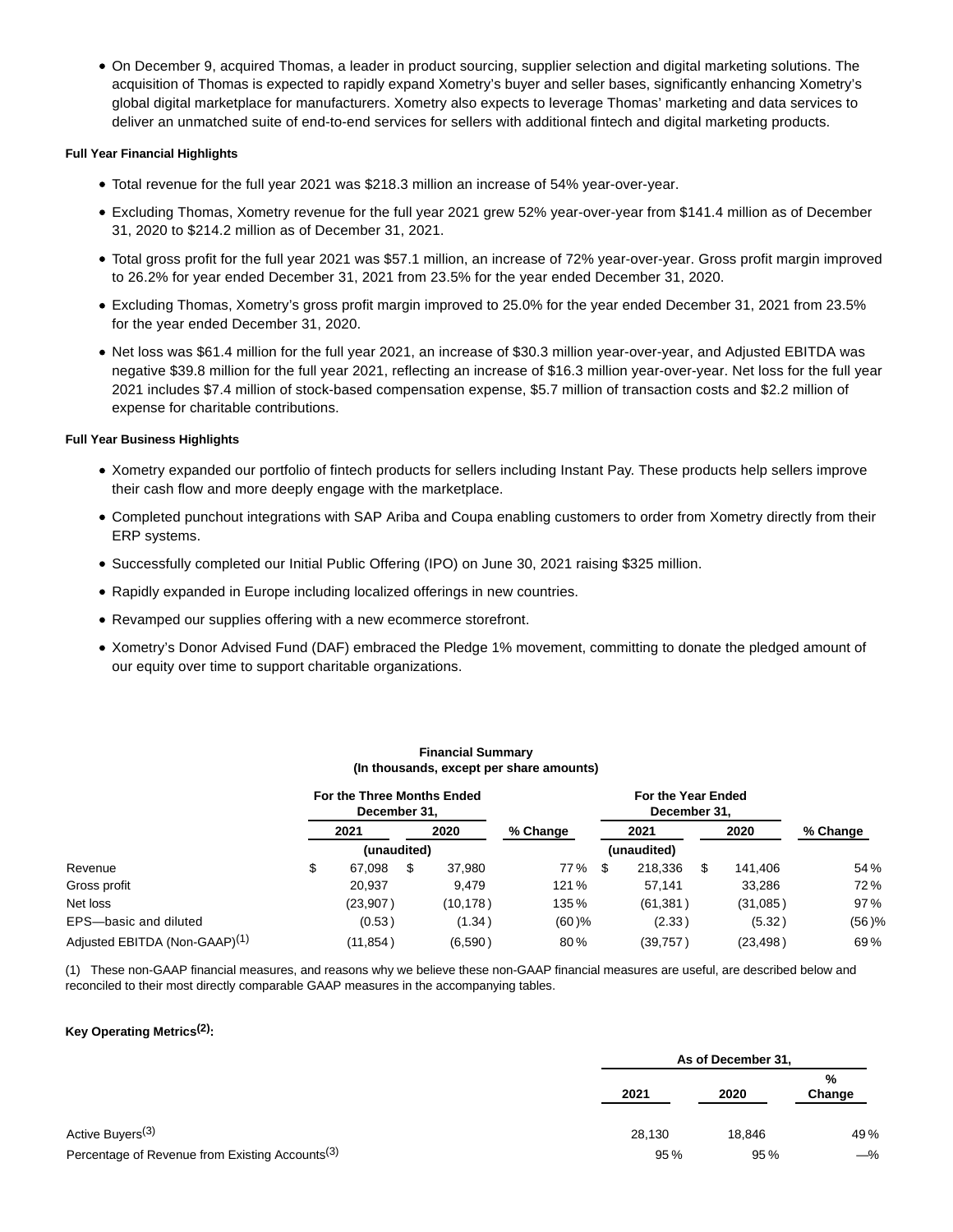(2) These key operating metrics are for Xometry (excluding any impacts from Thomas).

(3) Amounts shown for Active Buyers and Accounts with Last Twelve-Months Spend of at Least \$50,000 are as of December 31, 2021 and 2020, and Percentage of Revenue from Existing Accounts is presented for the quarters ended December 31, 2021 and 2020.

#### **Subsequent to Fourth Quarter 2021**

On February 4, 2022, the Company completed a private offering of \$250 million aggregate principal amount of 1.00% Convertible Senior Notes due 2027 (the "Initial Notes"). The Initial Notes were issued pursuant to an indenture, dated February 4, 2022 (the "Indenture"), between the Company and U.S. Bank Trust Company, National Association, as trustee.

On February 10, 2022, the Company issued an additional \$37.5 million aggregate principal amount of its 1.00% Convertible Senior Notes due 2027 (the "Additional Notes") to the initial purchasers named in the purchase agreement. The issuance of the Additional Notes was pursuant to the initial purchasers' exercise in full of their 13-day option to purchase Additional Notes granted in the original offering of \$250 million aggregate principal amount of 1.00% Convertible Senior Notes due 2027. The proceeds from the Initial Notes and the Additional Notes (collectively referred to as the "Notes") are expected to be used for working capital and other general corporate purposes. The Company may also use a portion of the net proceeds for acquisitions of, or strategic investments in, complementary businesses, products, services, or technologies. However, the Company does not have agreements or commitments with respect to any such acquisition or strategic investment at this time. The Notes are general unsecured obligations of the Company and will mature on February 1, 2027, unless earlier converted, redeemed or repurchased. Interest on the Notes will accrue at a rate of 1.00% per year from February 4, 2022 and will be payable semiannually in arrears on February 1 and August 1 of each year, beginning on August 1, 2022. In connection with the Notes offering, the Company received net cash proceeds of approximately \$278.9 million, after deducting the initial purchasers discounts and commissions.

#### **Financial Guidance and Outlook:**

|                        |        | Q1 2022 |   |        |          |        | FY 2022 |        |  |  |  |  |
|------------------------|--------|---------|---|--------|----------|--------|---------|--------|--|--|--|--|
|                        |        |         |   |        |          |        |         |        |  |  |  |  |
|                        |        | Low     |   | High   |          | Low    |         | High   |  |  |  |  |
| Revenue                | ۰D     | 81.0    |   | 82.0   |          | 390.0  | ́<br>Jэ | 400.0  |  |  |  |  |
| <b>Adjusted EBITDA</b> | ᠬ<br>◡ | (13.5)  | S | (12.5) | <b>D</b> | (36.0) | ́<br>J  | (32.0) |  |  |  |  |

# **Use of Non-GAAP Financial Measures**

To supplement its consolidated financial statements, which are prepared and presented in accordance with generally accepted accounting principles in the United States of America ("GAAP"), Xometry, Inc. ("Xometry", the "Company", "we" or "our") uses Adjusted EBITDA, a non-GAAP financial measure, as described below. This non-GAAP financial measure is presented to enhance the user's overall understanding of Xometry's financial performance and should not be considered a substitute for, or superior to, the financial information prepared and presented in accordance with GAAP. The non-GAAP financial measure presented in this release, together with the GAAP financial results, are the primary measures used by the Company's management and board of directors to understand and evaluate the Company's financial performance and operating trends, including period-to-period comparisons, because they exclude certain expenses and gains that management believes are not indicative of the Company's core operating results. Management also uses this measure to prepare and update the Company's short and long term financial and operational plans, to evaluate investment decisions, and in its discussions with investors, commercial bankers, equity research analysts and other users of the Company's financial statements. Accordingly, the Company believes that this non-GAAP financial measure provides useful information to investors and others in understanding and evaluating the Company's operating results in the same manner as the Company's management and in comparing operating results across periods and to those of Xometry's peer companies. In addition, from time to time we may present adjusted information (for example, revenue growth) to exclude the impact of certain gains, losses or other changes that affect period-to-period comparability of our operating performance.

The use of non-GAAP financial measures has certain limitations because they do not reflect all items of income and expense, or cash flows, that affect the Company's financial performance and operations. An additional limitation of non-GAAP financial measures is that they do not have standardized meanings, and therefore other companies, including peer companies, may use the same or similarly named measures but exclude or include different items or use different computations. Management compensates for these limitations by reconciling these non-GAAP financial measures to their most comparable GAAP financial measures in the tables captioned "Reconciliations of Non-GAAP Financial Measures" included at the end of this release. Investors and others are encouraged to review the Company's financial information in its entirety and not rely on a single financial measure.

#### **Key Terms for our Key Metrics and Non-GAAP Financial Measures**

The Company defines **Adjusted earnings before interest, taxes, depreciation and amortization (Adjusted EBITDA)** as net income (loss) excluding interest income (expense), income tax (expense) benefit, and certain other non-cash or non-recurring items impacting net loss from time to time, principally comprised of depreciation and amortization, stock-based compensation, transaction costs, charitable contributions, income from unconsolidated joint venture and impairment charges. Management believes that the exclusion of certain expenses and gains in calculating Adjusted EBITDA provides a useful measure for period-to-period comparisons of the Company's underlying core revenue and operating costs that is focused more closely on the current costs necessary to operate the Company's businesses, and reflects its ongoing business in a manner that allows for meaningful analysis of trends. Management also believes that excluding certain non-cash charges can be useful because the amounts of such expenses is the result of long-term investment decisions made in previous periods rather than day-to-day operating decisions.

**Active Buyers:** The Company defines "buyers" as individuals who have placed an order to purchase on-demand parts or assemblies on our platform. The Company defines Active Buyers as the number of buyers who have made at least one purchase on our marketplace during the last twelve months.

Percentage of Revenue from Existing Accounts: The Company defines "accounts" as an individual entity, such as a sole proprietor with a single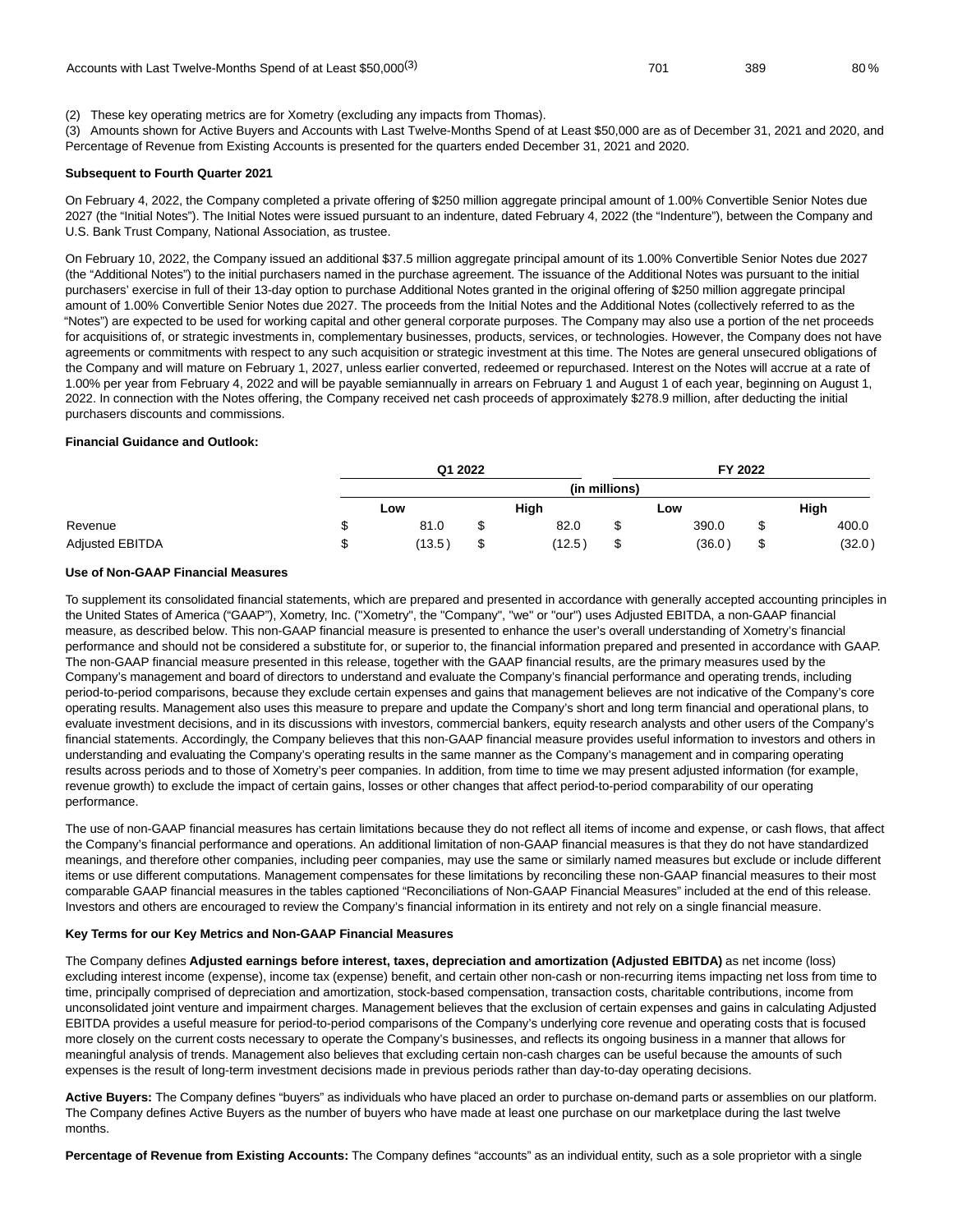buyer or corporate entities with multiple buyers, having purchased at least one part on our marketplace. The Company defines an existing account as an account where at least one buyer has made a purchase on our marketplace.

**Accounts with Last Twelve-Month Spend of At Least \$50,000:** The Company defines Accounts with Last Twelve-Month Spend of At Least \$50,000 as an account that has spent at least \$50,000 on our marketplace in the most recent twelve-month period.

#### **About Xometry**

Xometry (XMTR) powers the industries of today and tomorrow by connecting the people with big ideas to the manufacturers who can bring them to life. Xometry's digital marketplace gives manufacturers the critical resources they need to grow their business while also making it easy for buyers at Fortune 1000 companies to tap into global manufacturing capacity. Learn more a[t www.xometry.com o](https://www.globenewswire.com/Tracker?data=9-KiT0xlGubUxc8AzgoLf7_d24hddbg8EfS_SjpYkOY16kRF91HhwRYh4tFAYd_2bP38ylB5qVkcMoUvk_-gFQ==)r follow @xometry.

### **Conference Call**

The Company will discuss its fourth quarter and full year 2021 financial results during a teleconference on 3/17/2022, at 5:00 PM ET/2:00 PM PT. The conference call can be accessed in the U.S. at 877-313-2061 or outside the U.S. at 470-495-9537 with the conference ID# 7397803. A live audio webcast of the call will also be available simultaneously a[t investors.xometry.com.](https://www.globenewswire.com/Tracker?data=94ESpSDL0CYS85XtCXRuplQiegnS--NQlrGhiK9kLAElRfQ77aJ6MK2K67seB3cLKlX3XiVSZliI56RJzCzBYKy30VedrmWmwryDYyWfNSQ=) Following completion of the call, a recorded replay of the teleconference will be available in the investor relations section of Xometry's website. The earnings webcast presentation will be archived within the [Investor Relations s](https://www.globenewswire.com/Tracker?data=c7fb_iJCggT0OkM76_eIEKIUrGX5o0bEISCEUWReCmpW9B9xD5FLk81W-9o4zcI3huE5Bhx_VTOdta8tnWqSducFda877G9jHxMO_E4fhEE=)ection of Xometry's website.

#### **Cautionary Information Regarding Forward-Looking Statements**

This press release contains forward-looking statements within the meaning of Section 27A of the Securities Act of 1933, as amended, and Section 21E of the Securities Exchange Act of 1934, as amended, which statements involve substantial risks and uncertainties. Forward-looking statements generally relate to future events or our future financial or operating performance. In some cases, you can identify forward-looking statements because they contain words such as "may," "will," "should," "expect," "plan," "anticipate," "could," "would," "intend," "target," "project," "contemplate," "believe," "estimate," "predict," "potential" or "continue" or the negative of these words or other similar terms or expressions that concern our expectations, strategy, plans or intentions. Forward-looking statements in this press release include, but are not limited to, our beliefs regarding our financial position and operating performance, including our outlook and guidance for the first quarter and full year 2022, certain expected synergies from recent acquisitions and demand for our marketplace in general. Our expectations and beliefs regarding these matters may not materialize, and actual results in future periods are subject to risks and uncertainties that could cause actual results to differ materially from those projected, including risks and uncertainties related to: competition, managing our growth, financial performance, including the impact of the COVID-19 pandemic on our business and operations and our ability to forecast our performance due to our limited operating history and the COVID-19 pandemic, investments in new products or offerings, our ability to attract buyers and sellers to our marketplace, legal proceedings and regulatory matters and developments, any future changes to our business or our financial or operating model, and our brand and reputation. The forward-looking statements contained in this press release are also subject to other risks and uncertainties that could cause actual results to differ from the results predicted, including those more fully described in our filings with the SEC, including our Annual Report on Form 10-K for the period ended December 31, 2021. All forward-looking statements in this press release are based on information available to Xometry and assumptions and beliefs as of the date hereof, and we disclaim any obligation to update any forward-looking statements, except as required by law.

(Tables Follow)

# **Investor Contact: Media Contact: Media Contact:**

Shawn Milne VP Investor Relations 240-335-8132 shawn.milne@xometry.com

Matthew Hutchison Corporate Communications for Xometry 415-583-2119 matthew.hutchison@xometry.com

# **Xometry, Inc. and Subsidiaries**

Consolidated Balance Sheets

(In thousands, except share and per share data)

|                                                                                                    | December 31. |             |      |        |  |  |  |
|----------------------------------------------------------------------------------------------------|--------------|-------------|------|--------|--|--|--|
|                                                                                                    |              | 2021        |      | 2020   |  |  |  |
|                                                                                                    |              | (unaudited) |      |        |  |  |  |
| <b>Assets</b>                                                                                      |              |             |      |        |  |  |  |
| <b>Current assets:</b>                                                                             |              |             |      |        |  |  |  |
| Cash and cash equivalents                                                                          | \$           | 86,262      | - \$ | 59,874 |  |  |  |
| Marketable securities                                                                              |              | 30,465      |      |        |  |  |  |
| Accounts receivable, less allowance for doubtful accounts of \$0.8 million and \$0.6 million as of |              |             |      |        |  |  |  |
| December 31, 2021 and 2020, respectively                                                           |              | 32,427      |      | 14,574 |  |  |  |
| Inventory                                                                                          |              | 2,033       |      | 2,294  |  |  |  |
| Prepaid expenses                                                                                   |              | 6,664       |      | 913    |  |  |  |
| Deferred sales commissions                                                                         |              | 5,283       |      |        |  |  |  |
| Other current assets                                                                               |              | 297         |      |        |  |  |  |
| <b>Total current assets</b>                                                                        |              | 163,431     |      | 77,655 |  |  |  |
| Property and equipment, net                                                                        |              | 10,287      |      | 6,113  |  |  |  |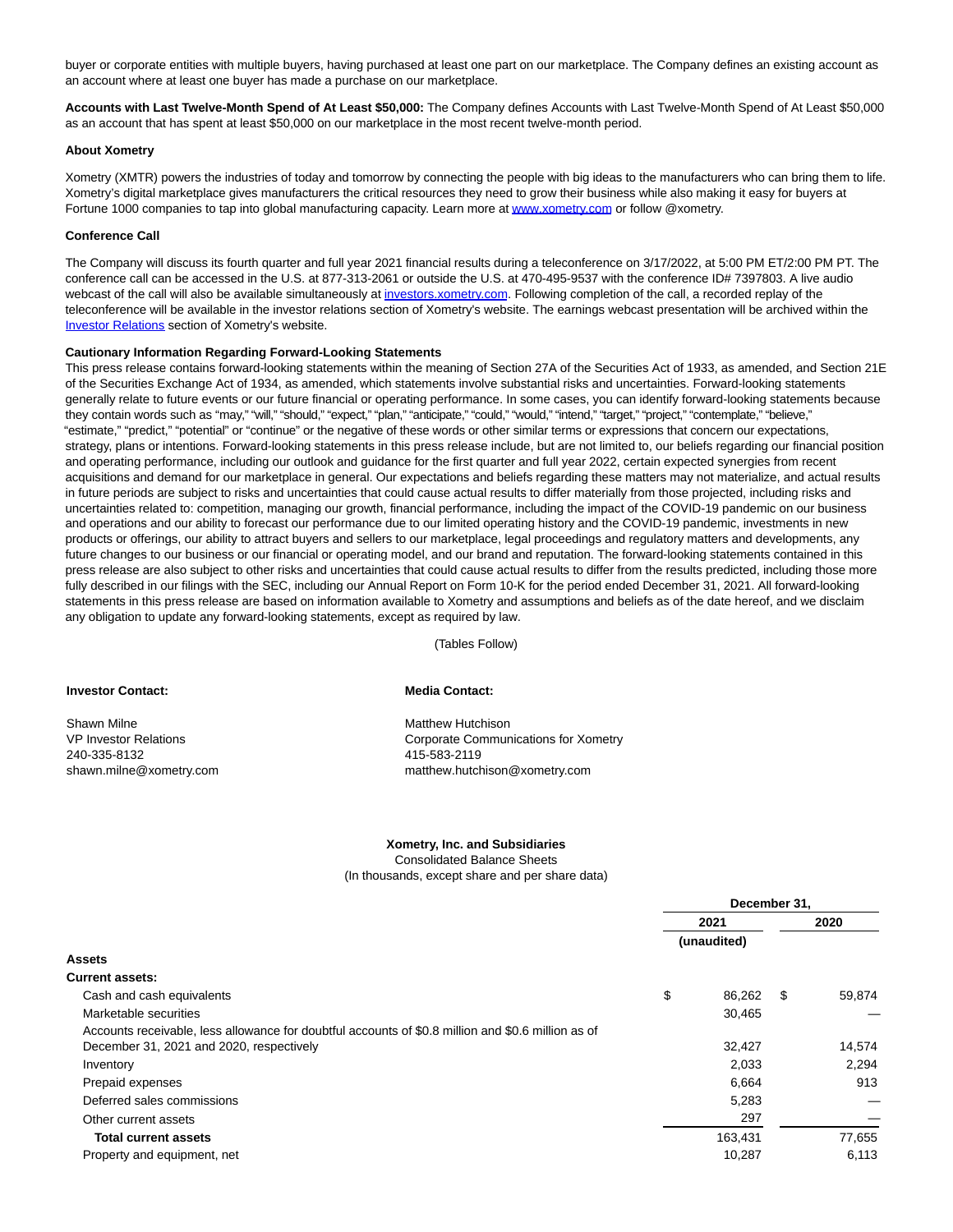| Operating lease right-of-use assets                                                                                                                                                                                                                                                                | 27,489        | 1,922        |
|----------------------------------------------------------------------------------------------------------------------------------------------------------------------------------------------------------------------------------------------------------------------------------------------------|---------------|--------------|
| Investment in unconsolidated joint venture                                                                                                                                                                                                                                                         | 4,198         |              |
| Intangible assets, net                                                                                                                                                                                                                                                                             | 41,736        | 1,652        |
| Goodwill                                                                                                                                                                                                                                                                                           | 254,672       | 833          |
| Other assets                                                                                                                                                                                                                                                                                       | 773           | 788          |
| <b>Total assets</b>                                                                                                                                                                                                                                                                                | \$<br>502,586 | \$<br>88,963 |
| Liabilities, convertible preferred stock and stockholders' equity                                                                                                                                                                                                                                  |               |              |
| <b>Current liabilities:</b>                                                                                                                                                                                                                                                                        |               |              |
| Accounts payable                                                                                                                                                                                                                                                                                   | \$<br>12,718  | \$<br>5,640  |
| Accrued expenses                                                                                                                                                                                                                                                                                   | 30,905        | 13,606       |
| <b>Contract liabilities</b>                                                                                                                                                                                                                                                                        | 7,863         | 2,355        |
| Operating lease liabilities, current portion                                                                                                                                                                                                                                                       | 5,549         | 1,013        |
| Finance lease liabilities, current portion                                                                                                                                                                                                                                                         | 2             | 14           |
| Short-term debt                                                                                                                                                                                                                                                                                    |               | 15,753       |
| <b>Total current liabilities</b>                                                                                                                                                                                                                                                                   | 57,037        | 38,381       |
| Operating lease liabilities, net of current portion                                                                                                                                                                                                                                                | 16,920        | 1,118        |
| Income taxes payable                                                                                                                                                                                                                                                                               | 1,468         |              |
| Other liabilities                                                                                                                                                                                                                                                                                  | 1,678         |              |
| <b>Total liabilities</b>                                                                                                                                                                                                                                                                           | 77,103        | 39,499       |
| <b>Commitments and contingencies (Note 12)</b>                                                                                                                                                                                                                                                     |               |              |
| <b>Convertible preferred stock</b>                                                                                                                                                                                                                                                                 |               |              |
| Convertible preferred stock, \$0.000001 par value, Seed-1, Seed-2, Series A-1, Series A-2, Series B,<br>Series C, Series D and Series E. Authorized; zero shares and 27,970,966 shares, zero shares and<br>27,758,941 shares issued and outstanding as of December 31, 2021 and 2020, respectively |               | 160,713      |
| Stockholders' equity (deficit)                                                                                                                                                                                                                                                                     |               |              |
| Preferred stock, \$0.000001 par value. Authorized; 50,000,000 shares and zero shares; zero shares                                                                                                                                                                                                  |               |              |
| issued and outstanding as of December 31, 2021 and 2020, respectively                                                                                                                                                                                                                              |               |              |
| Common stock, \$0.000001 par value. Authorized; zero shares and 42,000,000 shares; zero shares                                                                                                                                                                                                     |               |              |
| and 7,755,782 shares issued and outstanding as of December 31, 2021 and 2020, respectively                                                                                                                                                                                                         |               |              |
| Class A Common stock, \$0.000001 par value. Authorized; 750,000,000 shares and zero shares                                                                                                                                                                                                         |               |              |
| 43,998,404 shares and zero shares issued and outstanding as of December 31, 2021 and 2020,                                                                                                                                                                                                         |               |              |
| respectively                                                                                                                                                                                                                                                                                       |               |              |
| Class B Common stock, \$0.000001 par value. Authorized; 5,000,000 shares and zero shares,<br>2,676,154 shares and zero shares issued and outstanding as of December 31, 2021 and 2020,                                                                                                             |               |              |
| respectively                                                                                                                                                                                                                                                                                       |               |              |
| Additional paid-in capital                                                                                                                                                                                                                                                                         | 597,641       | 503          |
| Accumulated other comprehensive income                                                                                                                                                                                                                                                             | 149           | 210          |
| Accumulated deficit                                                                                                                                                                                                                                                                                | (173,341      | (111, 962)   |
| Total stockholders' equity (deficit)                                                                                                                                                                                                                                                               | 424,449       | (111, 249)   |
| <b>Noncontrolling interest</b>                                                                                                                                                                                                                                                                     | 1,034         |              |
| Total equity (deficit)                                                                                                                                                                                                                                                                             | 425,483       | (111, 249)   |
| Total liabilities, convertible preferred stock and stockholders' equity                                                                                                                                                                                                                            | \$<br>502,586 | \$<br>88,963 |
|                                                                                                                                                                                                                                                                                                    |               |              |

#### **Xometry, Inc. and Subsidiaries**

Consolidated Statements of Operations and Comprehensive Loss (In thousands, except share and per share amounts)

|                                              | <b>Three Months Ended</b><br>December 31. |             |   |         | <b>Year Ended</b><br>December 31, |             |     |           |  |
|----------------------------------------------|-------------------------------------------|-------------|---|---------|-----------------------------------|-------------|-----|-----------|--|
|                                              |                                           | 2021        |   | 2020    | 2021                              |             |     | 2020      |  |
|                                              |                                           | (unaudited) |   |         |                                   | (unaudited) |     |           |  |
| Revenue                                      | \$                                        | 67,098      | S | 37,980  | S                                 | 218,336     | \$. | 141,406   |  |
| Cost of revenue                              |                                           | 46,161      |   | 28,501  |                                   | 161,195     |     | 108,120   |  |
| <b>Gross profit</b>                          |                                           | 20,937      |   | 9,479   |                                   | 57,141      |     | 33,286    |  |
| Sales and marketing                          |                                           | 13.173      |   | 6,725   |                                   | 39,422      |     | 22,567    |  |
| Operations and support                       |                                           | 8,089       |   | 3,973   |                                   | 23,683      |     | 14,111    |  |
| Product development                          |                                           | 5.648       |   | 3,307   |                                   | 17.780      |     | 12,186    |  |
| General and administrative                   |                                           | 16,601      |   | 3,255   |                                   | 34,942      |     | 12,046    |  |
| Impairment of goodwill and intangible assets |                                           |             |   | 1,592   |                                   |             |     | 1,592     |  |
| Total operating expenses                     |                                           | 43,511      |   | 18,852  |                                   | 115,827     |     | 62,502    |  |
| Loss from operations                         |                                           | (22, 574)   |   | (9,373) |                                   | (58,686)    |     | (29, 216) |  |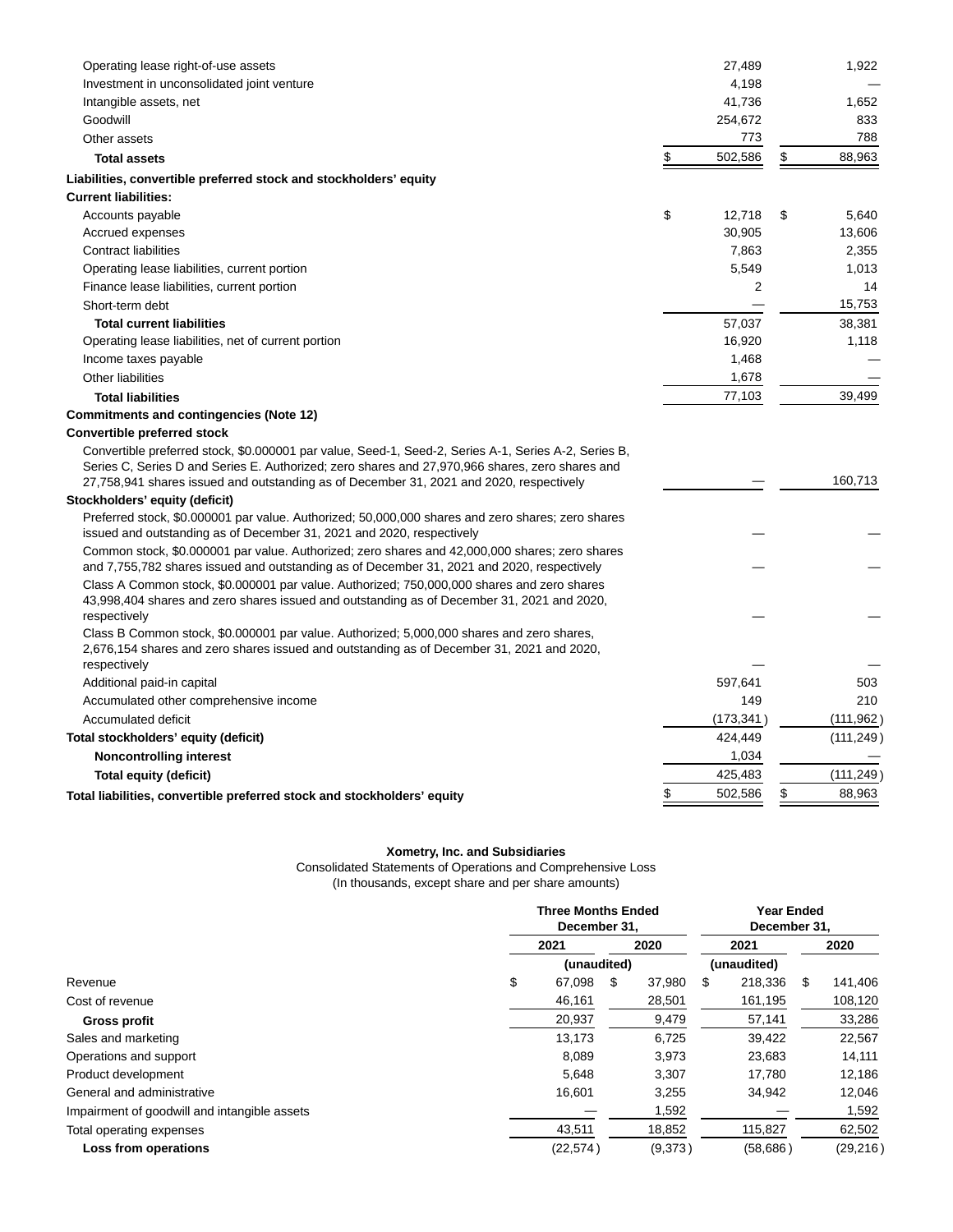| Other (expenses) income                                                                                |   |                |           |    |            |     |           |
|--------------------------------------------------------------------------------------------------------|---|----------------|-----------|----|------------|-----|-----------|
| Interest expense                                                                                       |   | (53)           | (365)     |    | (852)      |     | (1,089)   |
| Interest and dividend income                                                                           |   | 525            |           |    | 982        |     |           |
| Other expenses                                                                                         |   | (1,846)        | (440)     |    | (2,866)    |     | (780)     |
| Income from unconsolidated joint venture                                                               |   | 41             |           |    | 41         |     |           |
| Total other expenses                                                                                   |   | (1, 333)       | (805)     |    | (2,695)    |     | (1,869)   |
| <b>Net loss</b>                                                                                        |   | (23,907)       | (10, 178) |    | (61, 381)  |     | (31,085)  |
| Deemed dividend to preferred stockholders                                                              |   |                |           |    |            |     | (8,801)   |
| Net loss attributable to noncontrolling interest                                                       |   |                |           |    |            |     |           |
| Net loss attributable to common stockholders                                                           |   | (23,905)       | (10, 178) |    | (61, 379)  |     | (39,886)  |
| Net loss per share, basic and diluted                                                                  |   | (0.53)         | (1.34)    |    | (2.33)     |     | (5.32)    |
| Weighted-average number of shares outstanding used to compute<br>net loss per share, basic and diluted |   | 44,995,598     | 7,572,935 |    | 26,318,349 |     | 7,492,876 |
| Comprehensive loss:                                                                                    |   |                |           |    |            |     |           |
| Foreign currency translation                                                                           | S | (38)<br>-S     |           | S  | (61)       | - 5 | 210       |
| Total other comprehensive (loss) income                                                                |   | (38)           |           |    | (61)       |     | 210       |
| <b>Net loss</b>                                                                                        |   | (23,907)       | (10, 178) |    | (61, 381)  |     | (31,085)  |
| <b>Comprehensive loss</b>                                                                              |   | (23, 945)      | (10, 178) |    | (61, 442)  |     | (30, 875) |
| Comprehensive loss attributable to noncontrolling interest                                             |   |                |           |    |            |     |           |
| Total comprehensive loss attributable to common stockholders                                           |   | (23, 945)<br>S | (10, 178) | \$ | (61, 442)  | £.  | (30, 875) |

#### **Xometry, Inc. and Subsidiaries**

Consolidated Statements of Cash Flows

(In thousands)

|                                                                             | Year Ended December 31, |             |      |           |    |           |  |  |
|-----------------------------------------------------------------------------|-------------------------|-------------|------|-----------|----|-----------|--|--|
|                                                                             |                         | 2021        | 2020 |           |    | 2019      |  |  |
| Cash flows from operating activities:                                       |                         | (unaudited) |      |           |    |           |  |  |
| Net loss                                                                    | \$                      | (61, 381)   | -\$  | (31,085)  | \$ | (30, 994) |  |  |
| Adjustments to reconcile net loss to net cash used in operating activities: |                         |             |      |           |    |           |  |  |
| Depreciation and amortization                                               |                         | 3,596       |      | 3,120     |    | 1,847     |  |  |
| Impairment of goodwill and intangible assets                                |                         |             |      | 1,592     |    | 1,719     |  |  |
| Reduction in carrying amount of right-of-use asset                          |                         | 1,056       |      | 1,045     |    | 647       |  |  |
| Stock based compensation                                                    |                         | 7,395       |      | 1,006     |    | 544       |  |  |
| Non-cash interest expense                                                   |                         | 111         |      | 320       |    | 259       |  |  |
| Loss on debt extinguishment                                                 |                         | 272         |      |           |    |           |  |  |
| Income from unconsolidated joint venture                                    |                         | (41)        |      |           |    |           |  |  |
| Donation of common stock                                                    |                         | 2,226       |      |           |    |           |  |  |
| Unrealized loss on marketable securities                                    |                         | 2,002       |      |           |    |           |  |  |
| Inventory write off                                                         |                         |             |      | (15)      |    | (141)     |  |  |
| Loss (gain) on sale of property and equipment                               |                         | 20          |      |           |    | (128)     |  |  |
| Accretion of discount on short-term investments                             |                         |             |      |           |    | (37)      |  |  |
| Deferred taxes benefit                                                      |                         | (179)       |      |           |    |           |  |  |
| Changes in other assets and liabilities:                                    |                         |             |      |           |    |           |  |  |
| Accounts receivable, net                                                    |                         | (11, 117)   |      | (2, 130)  |    | (5,505)   |  |  |
| Inventory                                                                   |                         | 293         |      | (956)     |    | (555)     |  |  |
| Prepaid expenses                                                            |                         | (4,025)     |      | (210)     |    | (2)       |  |  |
| Deferred commissions                                                        |                         | 147         |      |           |    |           |  |  |
| Other assets                                                                |                         | 317         |      | (469)     |    | (137)     |  |  |
| Accounts payable                                                            |                         | 5,215       |      | (2,350)   |    | 2,813     |  |  |
| Accrued expenses                                                            |                         | (12,008)    |      | 8,569     |    | 2,562     |  |  |
| <b>Contract liabilities</b>                                                 |                         | (1,625)     |      | 518       |    | 636       |  |  |
| Lease liabilities                                                           |                         | (845)       |      | (1,004)   |    | (653)     |  |  |
| Net cash used in operating activities                                       |                         | (68, 571)   |      | (22,049)  |    | (27, 125) |  |  |
| Cash flows from investing activities:                                       |                         |             |      |           |    |           |  |  |
| Purchase of marketable securities                                           |                         | (267, 467)  |      |           |    |           |  |  |
| Proceeds from sale of marketable securities                                 |                         | 235,000     |      |           |    |           |  |  |
| Purchase of short-term investments                                          |                         |             |      | (17, 711) |    | (28, 850) |  |  |
| Proceeds from short-term investments                                        |                         |             |      | 28,571    |    | 30,470    |  |  |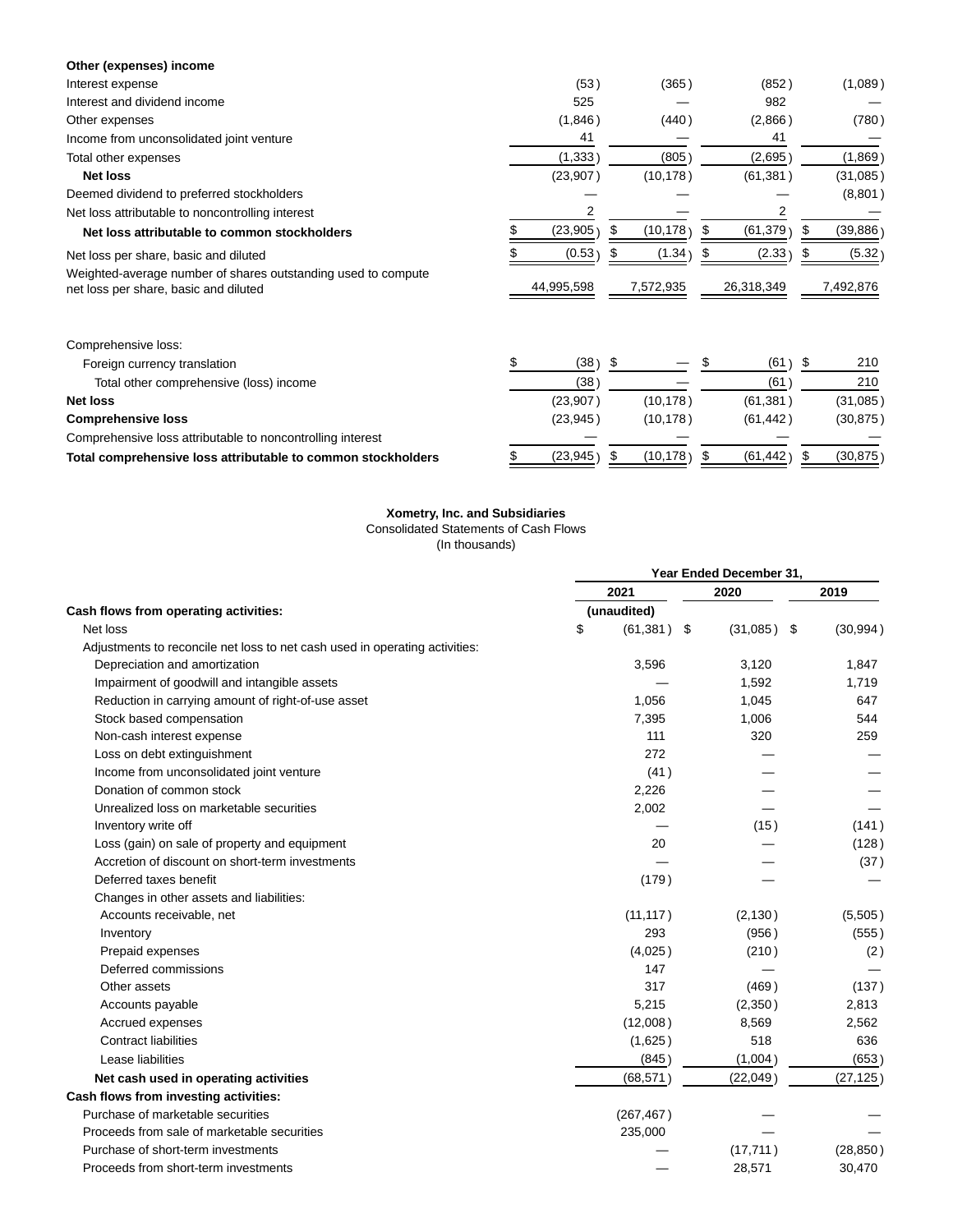| Purchases of property and equipment                                                                                                   | (6, 262)      |    | (4, 190)  | (2,693)      |
|---------------------------------------------------------------------------------------------------------------------------------------|---------------|----|-----------|--------------|
| Proceeds from life insurance                                                                                                          | 627           |    |           |              |
| Proceeds from sale of property and equipment                                                                                          |               |    |           | 155          |
| Cash paid for business combinations, net of cash acquired                                                                             | (174, 646)    |    |           | (1, 432)     |
| Net cash (used in) provided by investing activities                                                                                   | (212, 748)    |    | 6,670     | (2,350)      |
| Cash flows from financing activities:                                                                                                 |               |    |           |              |
| Proceeds from issuance of Series A-2, Series B, Series C, Series D and Series E<br>convertible preferred stock, net of issuance costs |               |    | 52,409    | 54,929       |
| Repurchase of Series A-2, Series B, Series C and Series D convertible preferred                                                       |               |    |           |              |
| stock                                                                                                                                 |               |    | (12, 852) |              |
| Deemed dividend to preferred stockholders                                                                                             |               |    | (8,801)   |              |
| Proceeds from initial public offering, net of underwriters' discount                                                                  | 325,263       |    |           |              |
| Payments in connection with initial public offering                                                                                   | (3,678)       |    |           |              |
| Proceeds from stock options exercised                                                                                                 | 2,291         |    | 518       | 450          |
| Proceeds from the exercise of warrants                                                                                                | 40            |    |           |              |
| Proceeds from term loan                                                                                                               |               |    | 4,000     |              |
| Payment on line of credit, net                                                                                                        |               |    |           | (500)        |
| Repayment of term loan                                                                                                                | (16, 136)     |    |           |              |
| Proceeds from other borrowings                                                                                                        |               |    | 4,783     |              |
| Repayment of other borrowings                                                                                                         |               |    | (4,783)   |              |
| Payments on finance lease obligations                                                                                                 | (12)          |    | (13)      | (164)        |
| Net cash provided by financing activities                                                                                             | 307,768       |    | 35,261    | 54,715       |
| Effect of foreign currency translation on cash and cash equivalents                                                                   | (61           |    | (130)     |              |
| Net increase in cash and cash equivalents                                                                                             | 26,388        |    | 19,752    | 25,240       |
| Cash and cash equivalents at beginning of the year                                                                                    | 59,874        |    | 40,122    | 14,882       |
| Cash and cash equivalents at end of the year                                                                                          | 86,262        |    | 59,874    | \$<br>40,122 |
| Supplemental cash flow information:                                                                                                   |               |    |           |              |
| Cash paid for interest                                                                                                                | \$<br>907     | \$ | 1,269     | \$<br>1,111  |
| Non-cash investing activity:                                                                                                          |               |    |           |              |
| Non-cash consideration in connection with business combination                                                                        | \$<br>105,227 | S  |           | \$<br>2,743  |

# **Xometry, Inc. and Subsidiaries** Unaudited Reconciliations of Non-GAAP Financial Measures

|  | (In thousands) |
|--|----------------|
|--|----------------|

|                                                                   | <b>Three Months Ended</b> |  |                                 |  |               |   |           |
|-------------------------------------------------------------------|---------------------------|--|---------------------------------|--|---------------|---|-----------|
|                                                                   | December 31.              |  | For the Year Ended December 31, |  |               |   |           |
|                                                                   | 2021                      |  | 2020                            |  | 2021          |   | 2020      |
| <b>Adiusted EBITDA:</b>                                           |                           |  |                                 |  |               |   |           |
| Net loss                                                          | \$<br>$(23,907)$ \$       |  | $(10, 178)$ \$                  |  | $(61,381)$ \$ |   | (31,085)  |
| Add (deduct):                                                     |                           |  |                                 |  |               |   |           |
| Interest expense, interest and dividend income and other expenses | 1.374                     |  | 805                             |  | 2.736         |   | 1,869     |
| Depreciation and amortization <sup>(1)</sup>                      | 1,292                     |  | 864                             |  | 3,596         |   | 3,120     |
| Charitable contribution of common stock                           | 1,084                     |  |                                 |  | 2,242         |   |           |
| Stock-based compensation <sup>(2)</sup>                           | 2,648                     |  | 327                             |  | 7,395         |   | 1,006     |
| <b>Transaction costs</b>                                          | 5,696                     |  |                                 |  | 5,696         |   |           |
| Income from unconsolidated joint venture                          | (41)                      |  |                                 |  | (41)          |   |           |
| Impairment of goodwill and intangible assets                      |                           |  | 1,592                           |  |               |   | 1,592     |
| <b>Adjusted EBITDA</b>                                            | (11, 854)                 |  | (6,590)                         |  | (39,757)      | S | (23, 498) |

(1) Represents depreciation expense of the Company's long-lived tangible assets and amortization expense of its finite-lived intangible assets, as included in the Company's GAAP results of operations.

(2) Represents the expense related to stock-based awards granted to employees, as included in the Company's GAAP results of operations.

**Xometry, Inc. and Subsidiaries** Segment Results (In thousands)

> **Three Months Ended December 31,**

**For the Year Ended December 31,**